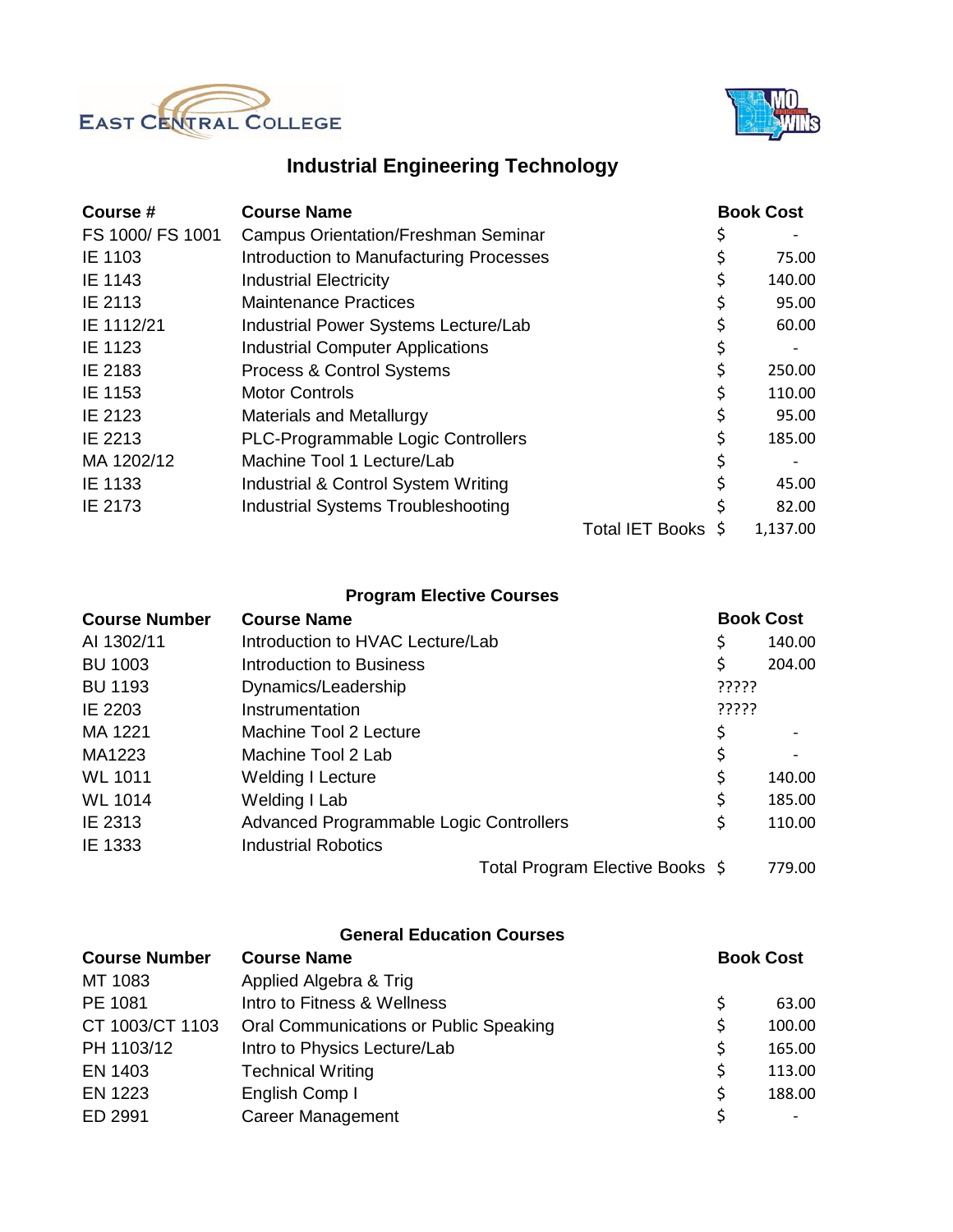## HI 1000/PS 1000 Constitutions Study Module/History or Political Science \$ 20.00 Total General Education Books \$ 649.00

In accordance with the Privacy Act of 1974 (Public Law No. 93-379, 5 U.S.C. 552a), you are hereby solified that the Department of Labor is authorized to collect information to implement Asistance Community College and Care catified.

This work force product was funded by a grant awarded by the U.S. Department of Labor's Employment and Training Administration. The product was created by the grantee and do es the official position of the U.S. Department of Labor. The U.S. Department of Labor makes no guarantees, warrantees, or assurances of any kind, express or implied, with respect to sur any information on linked sites and including, but not limited to, accuracyo fithe information or its completeness, timeliness, usefulness, adequacy, continued availability, or ovnership



This work is licensed under a Creative Commons Attribution 4.01 nternational License.